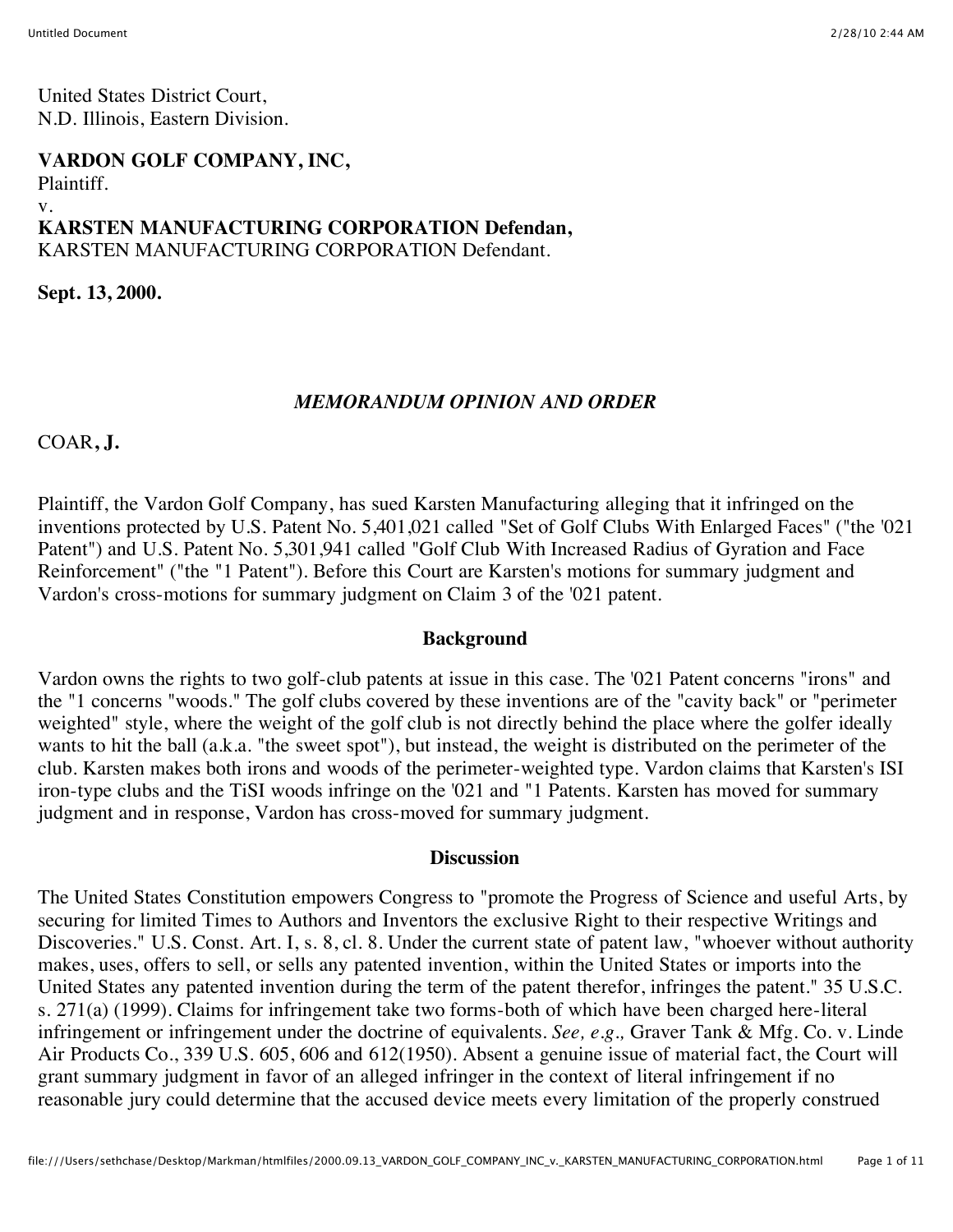claims, *see, e.g.,* Gentry Gallery, Inc. v. Berkline Corp., 134 F.3d 1473, 1476 (Fed.Cir.1998), and in the context of the doctrine of equivalents if no reasonable jury could determine that a claim limitation is met in the accused device by an equivalent. *See Warner-Jenkinson Co. v. Hilton Davis Chem. Co.,* 520 U.S. 20, 39 n. 8 (1997).

To resolve the summary judgment motions on Vardon's infringement claims, this Court first must determine what it is that his patent pertains to (i.e., claim construction) and then must compare the patent to the allegedly infringing golf clubs. *See, e.g.,* Rodime PLC v. Seagate Technology, Inc., 174 F.3d 1294, 1301-02 (Fed.Cir.1999). Claim construction is purely a matter of law for the Court. *See* Markman v. Westview Instruments, Inc., 517 U.S. 370, 389 (1996); *see also* Vardon Golf Co, v. Supreme Golf Sales, Inc., No 89 C 2654, 1990 WL 114498 (N.D.Ill. July 20, 1990). To construe the claims at issue, the Court looks to intrinsic evidence in the record, including the claim language, the specification language, drawings, and the prosecution history. *See, e.g.,* Vitronics Corp. v. Conceptronic, Inc., 90 F.3d 1576, 1582 (Fed.Cir.1996). Once construed, the Court compares the claim to the allegedly infringing device. The infringement inquiry, while not a question of law, can be resolved on summary judgment in appropriate cases. *See* Fed.R.Civ.P. 56(e).

## **Part I** U.S. Patent No. 5,401,021 **Construction of Claim 3**

This Court has previously construed parts of Claim 3 in *Vardon v. Golfsmith, et al.,* No. 99 C 2944 (N.D. Ill. June 6, 2000) Mem. Op. and Order at 3-5. FN1 The dispositive "claim phrase" or "limitation" with respect to Claim 3 in this case, as in *Vardon v. Golfsmith,* is:

FN1. The Court has also construed phrases from Claims 4, 5, 7, 9, 11, 12, and 14 of the '021 Patent and phrases from Claims 12-18 of the "1 Patent.

*means* for enlarging the ball striking face to the above value without increasing head weight including a ball striking reinforcing network in the rear cavity of the club head defined by the perimeter wall. Col. 9, lines. 60-64 (emphasis added). A claim phrase that uses the word "means," presumptively invokes the sixth paragraph of 35 U.S.C. s. 112 ("Paragraph Six"), *see* Rodine PLC v. Seagate Technology, Inc., 174 F.3d 1294, 1302 (Fed.Cir.1999), which guides claim interpretation. *See* 35 U.S.C. s. 112, para. 6. Paragraph Six provides that "[a]n element in a claim or a combination may be expressed as *a means or step for performing a specified function without the recital of structure, material or acts* in support thereof, and such claim shall be construed to cover the corresponding structure, material, or acts described in the specification and equivalents thereof." *Id.* (emphasis added). Two things will take a claim out of the plain language of Paragraph Six: first, failure to recite a function that corresponds with the means stated; and second, recitation of sufficient structure, material, or acts to perform the function. As some courts say, in those instances the presumptive applicability of Paragraph Six is overcome. *See, e.g.,* Rodine, 174 F.3d at 1302. Paragraph Six applies in this case because neither of the conditions mentioned above is present. The language of Claim 3 at issue here ties a function ("enlarging the ball striking face to  $[6 \text{ in.}^2$  for the six iron]") to the word means. Consequently, the presumptive applicability of Paragraph Six is not overcome on this basis. The claim phrase also recites a structure ("a ball striking reinforcing network in the rear cavity of the club head defined by the perimeter wall"), but this structure is described in extremely generic terms. There is nothing "definite" about the structure described simply as a "reinforcing network," and Vardon has not demonstrated that the phrase has any commonly-understood meaning in the golf-club industry. *See* Mas-Hamilton Group v. LaGard, Inc., 156 F.3d 1206, 1213-14 (Fed.Cir.1998) (analyzing a claim under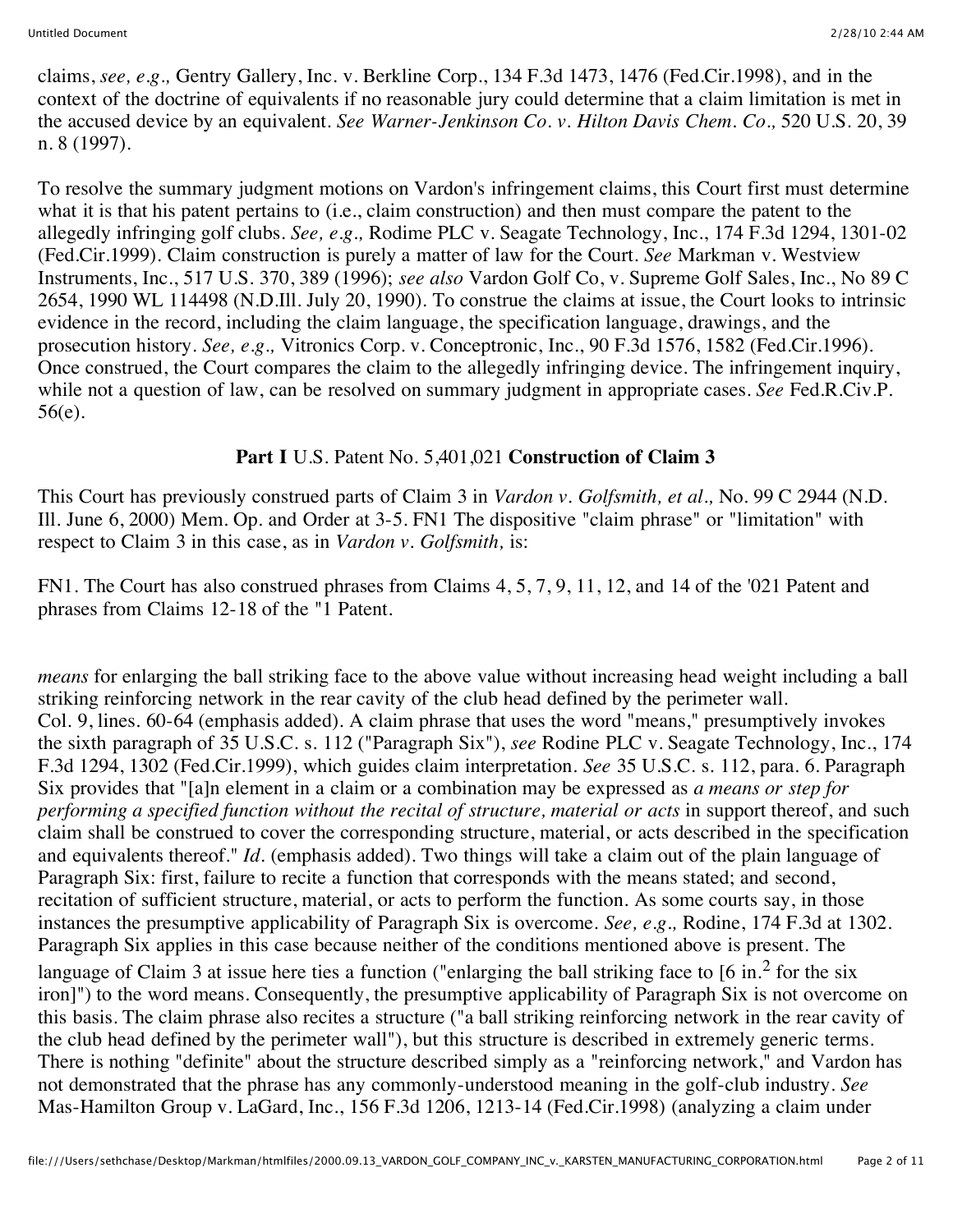Paragraph Six because the structural phrase "lever moving element" did not have a generally understood structural meaning in the relevant art). Thus, Claim 3 is properly construed under Paragraph Six.

Since Paragraph Six applies, Claim 3 covers "the corresponding structure ... described in the specification and equivalents thereof ." 35 U.S.C. s. 112, para. 6. The only description of a "reinforcing network" in the entire specification is a "three-element-perimeter weighting" system. *See* Col. 5, lines 58-59. These three elements are "[1] the horizontal concave bar in the rear cavity, [2] a generally vertical bar also concave intersecting the horizontal bar, and [3] a unit cellular configuration that has a concave configuration similar to that of the cross bars ... [that have] their minimum depth at the geometric center and [their] maximum depth around the perimeter of the club head." Col. 5, lines 54-62. Additionally, the same three elements are described in the preferred embodiment as the means for, among other things, increasing the area of the club face. *See* Col. 7, lines 54-61. Thus, Claim 3 requires this three-element "reinforcing network" or its equivalents.

## **Comparison of Claim 3 to the Ping ISI Clubs**

Karsten is entitled to summary judgment with respect to Claim 3 because the ISI clubs do not use the threeelement structure disclosed in the '021 specification or an equivalent structure. To literally infringe on the means-plus-function claims of Vardon's patent, Karsten's clubs must have an "equivalent" structure and perform the identical function-both the structure and the function equivalents are required. *See* Mas-Hamilton Group, 156 F.3d at 1212. Although Karsten disputes whether the ISI clubs perform a function identical to the function performed by the clubs in Vardon's '021 Patent, (i.e., club face enlargement), the Court grants summary judgment to Karsten because the ISI clubs do not have an equivalent structure. Id.

The ISI irons do not have three-element structures. The ISI clubs have several elements in the cavity of the club, however, there is no unit cellular structure reinforcing the club face. For this reason, Karsten is entitled to summary judgment on Claim 3 with respect to both literal infringement and infringement under the doctrine of equivalents. Laitram Corp. v. Rexnord, Inc., 939 F.2d 1533, 1535 (Fed.Cir.1991) (where one claim element is completely missing, there is no literal infringement or infringement under the doctrine of equivalents).

# **Construction of Claim 4**

Claim 4 also uses the term "means." As noted above, the use of the word "means" presumptively invokes Paragraph Six and the means-plus-function interpretive analysis. In this claim, as in Claim 3, the language of the claim ties a function ("for increasing the effective hitting area or sweet spot without increasing overall club head weight") to the word means. Consequently, the presumption of applying Paragraph Six is not overcome on this basis.

Claim 4 also recites a structure, but like the structure described in Claim 3 it is not sufficiently specific. Claim 4 and dependent Claim 5 both require:

a plurality of reinforcing elements integral with the perimeter wall and the cavity bottom wall *extending completely across the cavity,* said elements extending in a direction perpendicular to the bottom wall defined as element thickness, said element thickness being at its minimum value at the hitting area of the face wall and generally progressively increasing in value outwardly to the perimeter wall.

Col. 10, lines 31-38 (emphasis added). While Claim 4 describes many structural elements (e.g., multiple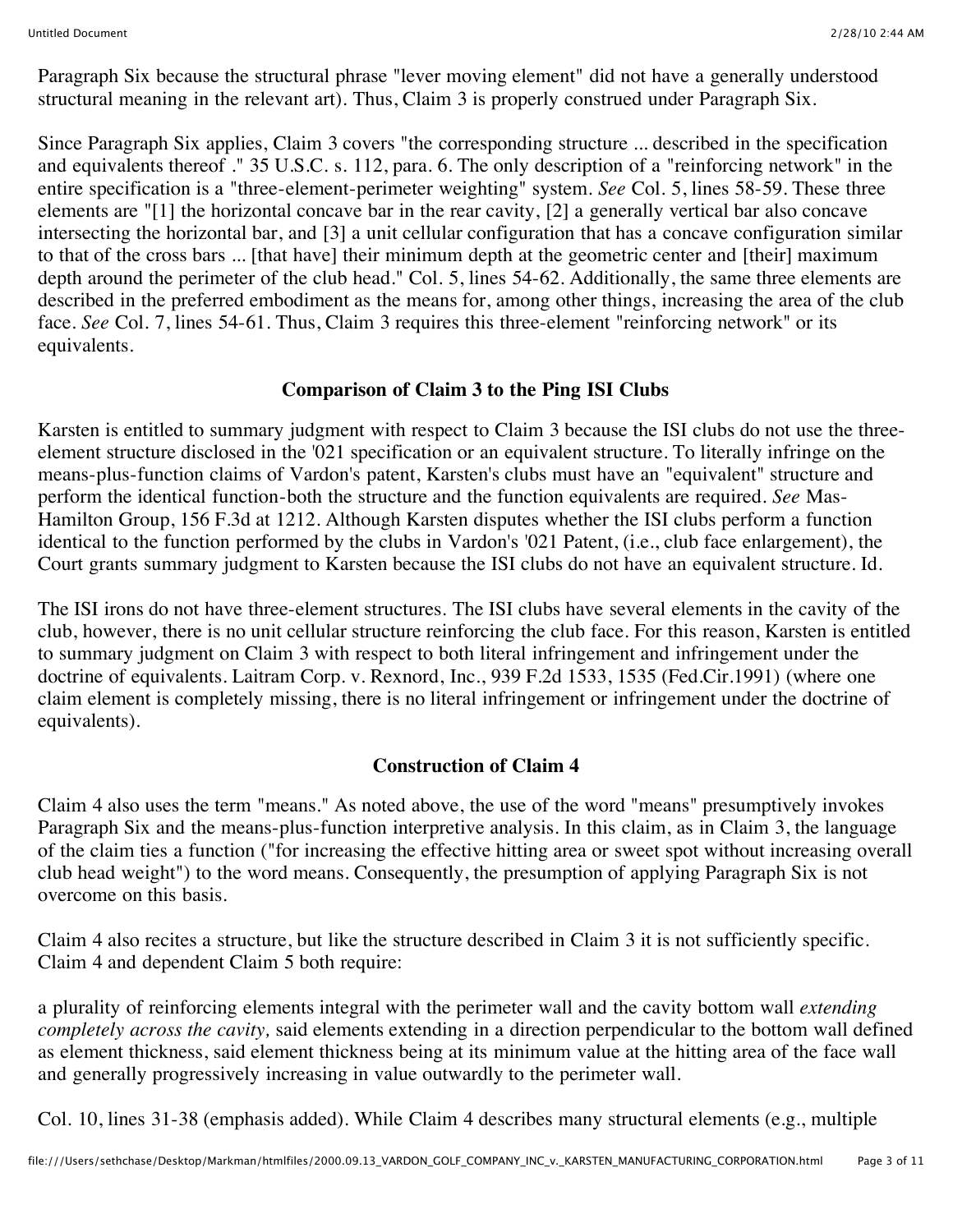reinforcing elements that jut up in the rear cavity of the club), the phrase "extending completely across the cavity" does not have a commonly understood meaning in the golf-club industry and is not sufficiently specific to take the claim outside of Paragraph Six.

At first blush, this phrase seems fairly straightforward and definite. Consider an analogy between the shape of our country and a golf club. Few would find it controversial, for example, to describe a journey beginning in Northern Maine and ending in Southern California as one "extending completely across" the United States. Such a journey begins and ends at roughly opposite corners of the country and would likely FN2 pass through or near the geographic center of the country. Similarly, a rib that extended from the top corner of the toe of the club to the lower corner of the heal would also likely qualify as extending "completely across the cavity."

FN2. The necessity of the term "likely" points up further obfuscating questions. For example, if the Maineto-California journey meandered down the Appalachian trail to Georgia and then headed due west to California, could it still be characterized as a journey that "extended completely across" the United States?

Upon closer examination, however, the phrase "extends completely across the cavity" is actually quite vague. Would a journey from Northern Maine to Southern Florida "extend completely across" the United States? What about a journey from Virginia to Arizona? From North Dakota to Louisiana? These are more difficult questions to answer. Add to these journeys the possibility that they might or might not go near or through north central Kansas (the geographic center of the United States, *see* U.S. Geographical Survey, Science Challenge Quiz Site, Q & A No. 31 (http://www.usgs.gov/sci\_challenge.html) and the question is even more complicated. To add further confusion to the mix, it is not at all clear that five separate journeys, beginning at various points on the United States border and ending somewhere in central Kansas, could be characterized as journeys that collectively "extend completely across" the United States.

The cavity defined in the rear of perimeter-weighted golf clubs have both somewhat flat and curved side walls. The cavities are, like the borders of the United States, irregularly shaped. As the analogies above make clear, it is insufficient to describe a reinforcing rib or series of ribs that "extend completely across" the rear cavity. Such a description would not inform a person versed in the art of golf-club manufacturing of the structure specified. Ironically, although Claim 4 requires more than Claim 7, its requirements are less definite because of vagueness of the phrase "extends completely across the cavity." This additional requirement obscures the claim rather than making it more definite.

Since Paragraph Six applies, Claim 4 must be construed to cover the "corresponding structure, material, or acts described in the specification and equivalents thereof." 35 U.S.C. s. 116, para. 6. The structure described in the '021 Patent "for increasing the effective hitting area or sweet spot without increasing overall club head weight" Col. 10, lines 28-30, is a "three-element-perimeter weighting" system. *See* Col. 5, lines 58-59. The '021 Patent discloses no other structure for this purpose. These three elements are "[1] the horizontal concave bar in the rear cavity, [2] a generally vertical bar also concave intersecting the horizontal bar, and [3] a unit cellular configuration that has a concave configuration similar to that of the cross bars ... [that have] their minimum depth at the geometric center and [their] maximum depth around the perimeter of the club head." Col. 5, lines 54-62. Additionally, the same three elements are described in the preferred embodiment as the means for, among other things, increasing the area of the club face. *See* Col. 7, lines 54- 61. Thus, Claim 4 requires this three-element "reinforcing network" or its equivalents.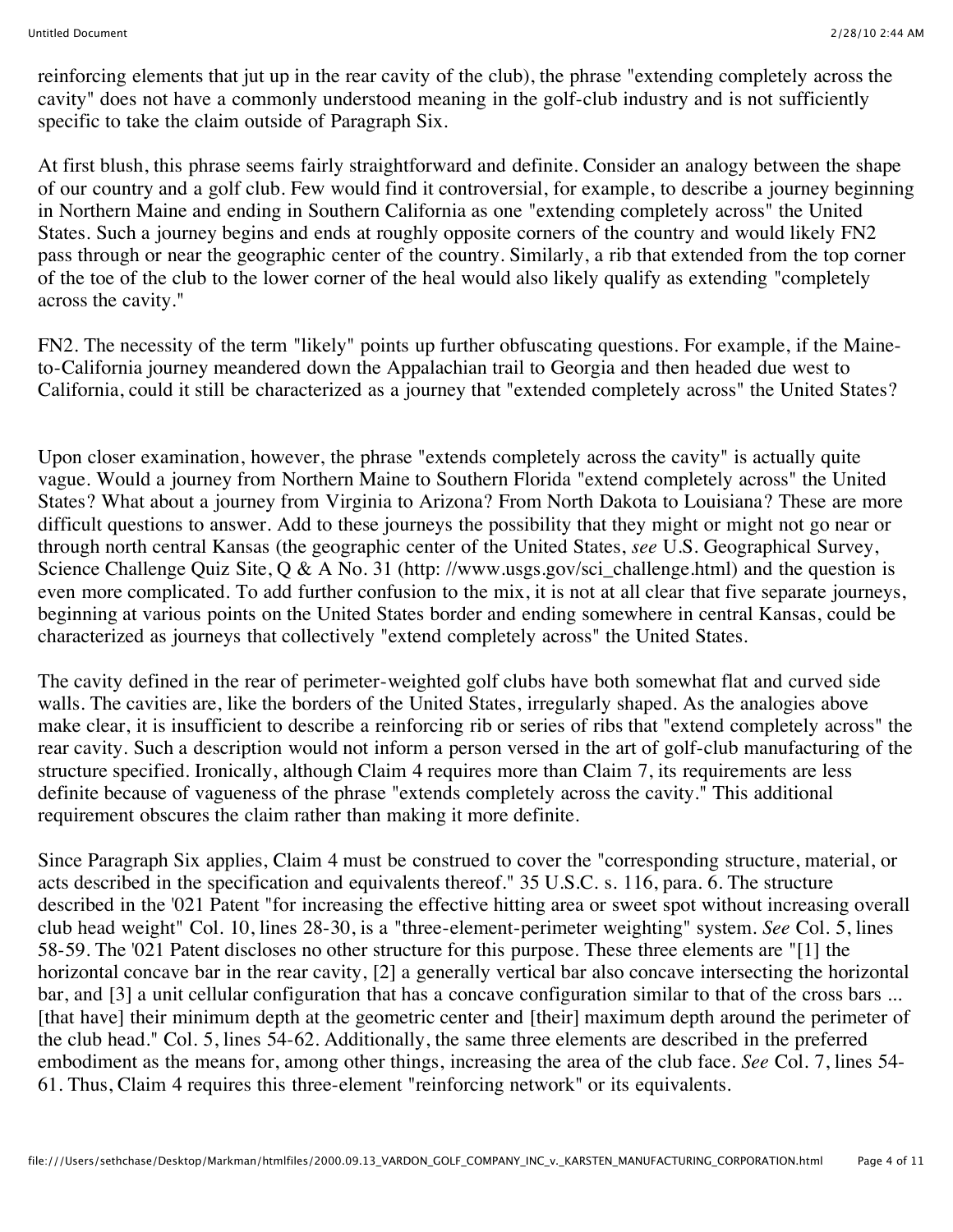## **Comparison of Claims 4 & 5 to the Ping ISI Clubs**

Karsten is entitled to summary judgment for non-infringement with respect to Claim 4 for precisely the same reason that it is entitled to summary judgment on Claim 3. *See* infra Discussion regarding Comparison of Claim 3 to the Ping ISI Clubs. Since Claim 5 depends on Claim 4, Karsten is also entitled to summary judgment for non-infringement on Claim 5.FN3

FN3. Since the Ping ISI irons do not have the three-element reinforcing structure required by Claims 4 & 5, the Court does not rely on the further limitations of Claim 5 in granting Karsten's motion for summary judgment.

## **Construction of Claim 7**

One of the limitations with respect to Claim 7 reads as follows:

[a] means to reinforce the face wall and enlarge the effective hitting area of the golf club

Col. 10, lines 54-56. As noted above, the use of the word "means" presumptively invokes Paragraph Six and the means-plus-function interpretive analysis. In this claim, as in Claim 3, the language of the claim ties a function ("to reinforce the face wall and enlarge the effective hitting area of the golf club") to the word means. Consequently, the presumption of applying Paragraph Six is not overcome on this basis.

The claim phrase also recites a structure, which unlike Claim 3 is sufficiently specific. The structure is described as:

[1] *a progressive face wall reinforcing element* in the cavity [a] extending from the approximate center of the rear of the face wall outwardly in the cavity to the perimeter wall, [b] said element being integral with both the face wall and the perimeter wall, [and c] said reinforcing element incrementally increasing in height from the approximate center of the rear of the face wall to the perimeter wall,

[2] whereby the club face is supported by *at least one structural arch.*

Col. 10, lines 56-68 (emphasis, numbers and letters added). This structure is sufficiently detailed to take interpretation outside of the language of Paragraph Six. *See, e.g.,* Cole v. Kimberly Clark Corp., 102 F.3d 524, 527 (Fed.Cir.1997). Since the structure described is sufficiently detailed, it is not necessary also to link the means to a structure described in the patent specification or its equivalents. *Id.* Claim construction here focuses on the language itself.

Claim 7 describes both *"a* progressive face wall reinforcing element" and *"at least one* structural arch." Col. 10, lines 59-60, 67-8 (emphasis supplied). Whereas Claim 7 describes only a singular progressive face wall element, it seems also to require "at least one" structural arch. Although this number disagreement suggests two separate claim limitations, more than one arch could combine to make a single "element." Additionally, the reinforcing element and structural arch requirements are tied not by a conjunction, but by the word "whereby." This also suggests that the progressive face-wall element is further described as-not in addition to-a structural arch or set of arches. *See* Texas Instruments, Inc. v. U.S. ITC, 988 F.2d 1165, 1171-72 (Fed.Cir.1993) ( "the Commission correctly determined that the 'whereby ...' clauses do not contain any limitations not inherent to the process found in [the] claims"). The description of the progressive face wall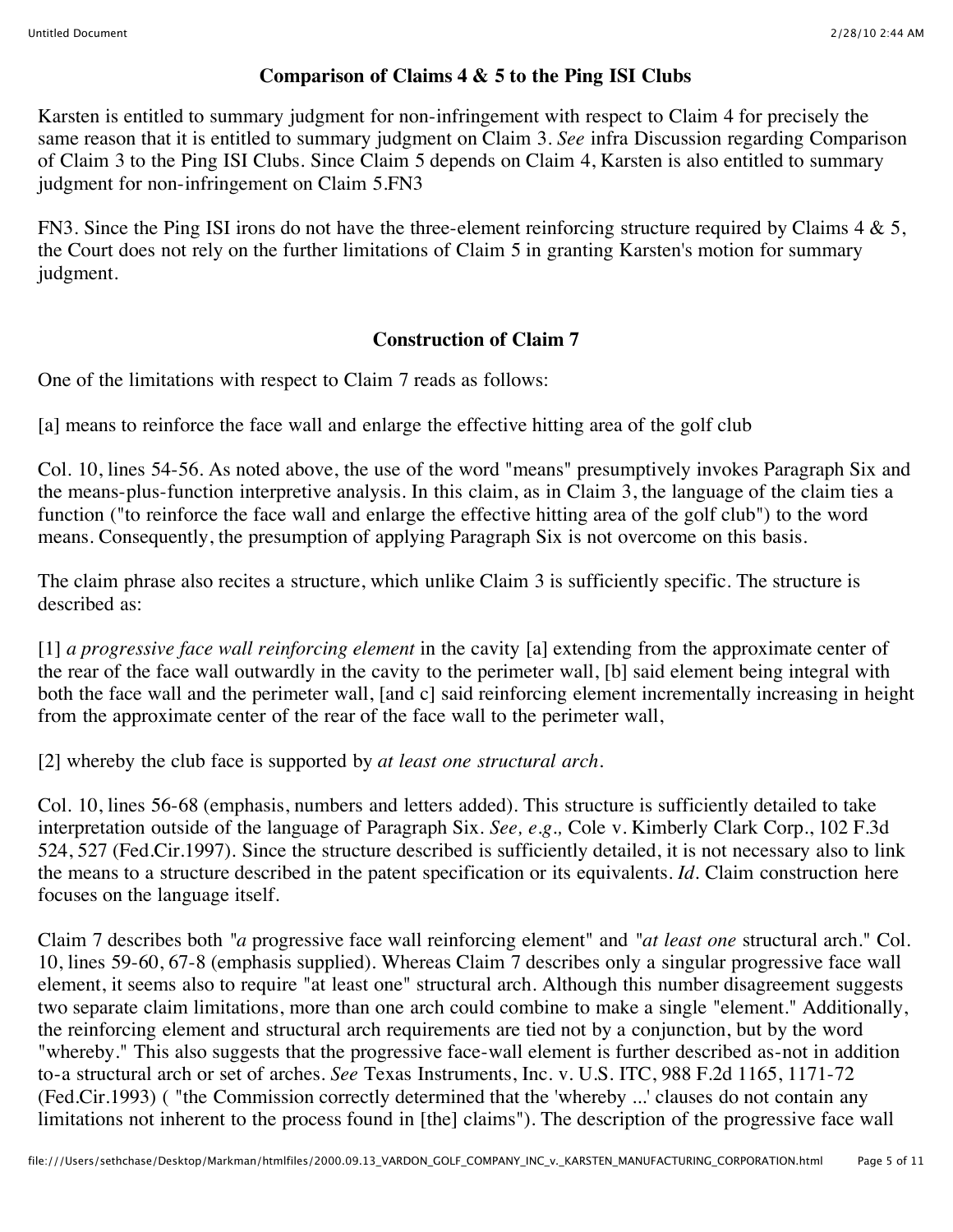element confirms this reading. That element, which is integral with the face wall and the perimeter wall, is at its minimum height near the geometric center of the club and increases in height as it nears the perimeter wall, describes an arch or group of arches.

Although the element/arch height must increase as it moves away form the geometric center and towards the perimeter wall, the rate of increase is not dictated in the claim. *Cf.* Col. 11, lines 67-68 and Col. 12, lines 1- 3 (describing a parabolically arched reinforcing bar). Thus the arch could be, for example, curved or flat. *See, e.g.,* The American Heritage Dictionary 124, (2d Ed.1982) (defining "arch" as "[a] structural device, esp.[ecially] of masonry, forming a curved, pointed or *flat* upper edge of an opening ...") (emphasis added). Further, nothing in the language of Claim 7 requires the structural arch to span the entire cavity in the rear of the club. On the contrary, the claim language describes an arch or arches that are shortest at or near the geometric center of the club and increase in height as the arch moves towards the perimeter wall.

## **Comparison of Claim 7 to the Ping ISI Irons**

Karsten is entitled to summary judgment for literal non-infringement on Claim 7. The Ping ISI irons have many, but not all of the limitations in Claim 7. The Ping ISI irons have several bars in the rear cavity of the club that reinforce the club face. These bars extend "from the approximate center of the rear of the face wall outwardly in the cavity to the perimeter wall." Col. 10, lines 60-62. The ribs, which together form a "reinforcing element" are also "integral with both the face wall and the perimeter wall." Col. 10, lines 63- 64. The only truly disputed claim phrase is whether or not the "element" in the rear cavity of the Ping ISI clubs increases incrementally in height from the approximate center to the perimeter wall or not. An examination of the Ping ISI iron reveals that it does not. Col. 10, lines 66-68.

In support of its non-infringement assertion on this claim phrase, Karsten relies on the opinion of its expert, Professor Emeritus Donald L. Creighton. Professor Creighton concludes that the Ping ISI irons do not infringe on Claim 7 because, among other things, the reinforcing element does not increase in height, "point to point from the approximate center of the rear face wall to the surrounding perimeter wall." To support his conclusion, Dr. Creighton relies on a blurred, unmeasured, and unlabeled photocopy of a Ping ISI iron. Neither Karsten nor Vardon have provided drawings or measurements revealing the dimensions of the golf club in the drawing.FN4 This bald assertion that the ribs do not increase in height, however, is not proper or sufficient support for a motion for summary judgment. The height change of the ribs as they extend towards the perimeter wall is still essentially unknown at this stage of the proceedings.

FN4. Although Karsten submits a photocopy of a Ping ISI iron, upon which Professor Creighton purports to rely in concluding that the reinforcing elements do not increase incrementally, this drawing is not labeled or marked in any way. Given the quality of the photocopy and the lack of corresponding measurements, it is an extremely poor substitute for the physical exhibit. It does not, contrary to Karsten's assertions, undisputedly show the lack of this claim element.

The sketches attached and unsworn declaration of James Stade is not relevant on this motion for summary judgment. *See* Fed.R.Civ.P. 56(e) (permissible forms of support for summary judgment include, among other things, affidavits but not unsworn declarations), *cf.* 28 U.S.C. 1746 (sworn declarations may be submitted in lieu of an affidavit). Even if Stade had sworn to his declaration, there are still no corresponding measurements in his sketches and Stade himself does not assert that all of the figures are proportionally accurate.

Notwithstanding the shortcomings of Professor Creighton's report, Karsten is still entitled to summary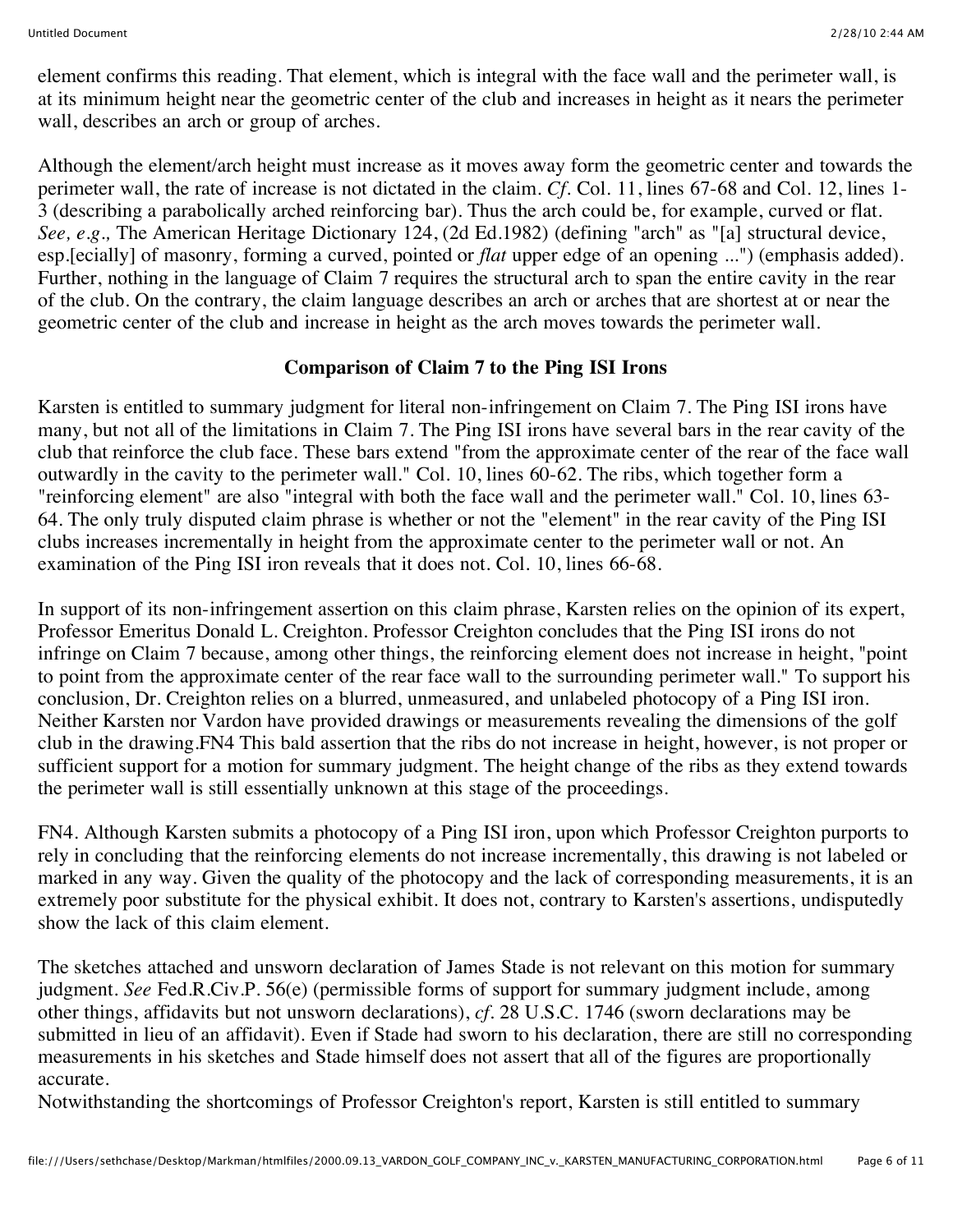judgment for literal non-infringement. The reinforcing element in the rear of the ISI irons consists of not only five linear ribs but also of a ring surrounding a dot. From this ring-and-dot reinforcement, the five ribs extend toward the perimeter wall. The dot appears in the approximate center of the rear cavity. Outside the dot, the element height decreases substantially and then increases again at the ring surrounding the dot. Outside the ring, the reinforcing element again decreases dramatically. From there, the ribs begin. Thus, even despite the lack of evidence regarding the rib height, Karsten is still entitled to summary judgment for literal non-infringement because the reinforcing element as a whole decreases, increases and deceases (and possibly increases again) in height as it extends from the approximate center to the perimeter wall. This does not literally satisfy the language of Claim 7.

The analysis, however, is not as simple under the doctrine of equivalents. No evidence has been presented regarding the doctrine of equivalents on Claim 7. Thus it is inappropriate at this stage of the proceedings to determine whether the variations in height in reinforcing element in the rear cavity of the Ping ISI club is "equivalent" to the structure set forth in Claim 7. With respect to the doctrine of equivalents, Karsten's motion is denied.

## **Construction of Claim 8 and Comparison to Karsten's ISI Clubs**

Karsten's motion for summary judgment of non-infringement on Claim 8 under the doctrine of equivalents is also denied.FN5 Claim 8 depends from Claim 7 and further requires "four weighting elements formed integrally with the forward wall each having a minimum depth near the center of the face wall and a maximum depth at the perimeter wall." The Ping ISI irons have four elements-indeed these irons have five ribbed "elements"-in the rear cavity of the club. As with Claim 7, however, it is unclear whether any of them arch or ramp from the center to the perimeter. For this reason, Karsten's motion with respect to Claim 8 is denied under the doctrine of the equivalents.

FN5. For the same reasons discussed in terms of Claim 7, Karsten is entitled to summary judgment on its defense of literal non-infringement as to Claim 8.

# **Construction of Claim 12 and Comparison to Karsten's ISI Iron Clubs**

Karsten is also entitled to summary judgment on Claim 12. Claim 12 requires "a pair of crossed reinforcing bars" in the rear cavity of the club head. By its very language, Claim 12 requires a pair of bars (i.e., two bars) and requires that the pair cross. The Ping ISI irons have five bars. Also, none of these bars "cross." Instead, each arranged radially around a center ring at approximately equal intervals. None of the bars appear to even touch the ring, let alone touch or cross each other. Since this element is completely lacking, Karsten is entitled to summary judgment on this claim for both literal infringement and infringement under the doctrine of equivalents. *See Becton Dickenson,* 922 F.2d at 798.

# **Construction of Claim 14**

Claim 14 is in many respects similar to Claim 7. Whereas Claim 7 requires a "progressive face wall reinforcing element," however, Claim 14 requires a "plurality of face wall reinforcing ... elements." *Compare* Col. 10, lines 59-60 *with* Col. 12, lines 12-3. Claim 14 does not require the reinforcement to be "progressive." It does, nevertheless, require that "at least one of the elements incrementally increas[es] in height from the approximate center of the rear of the face wall to the perimeter wall." Col. 12, lines 18-21. Unlike Claim 7, however, the entire "reinforcing element" need not be at its minimum point at the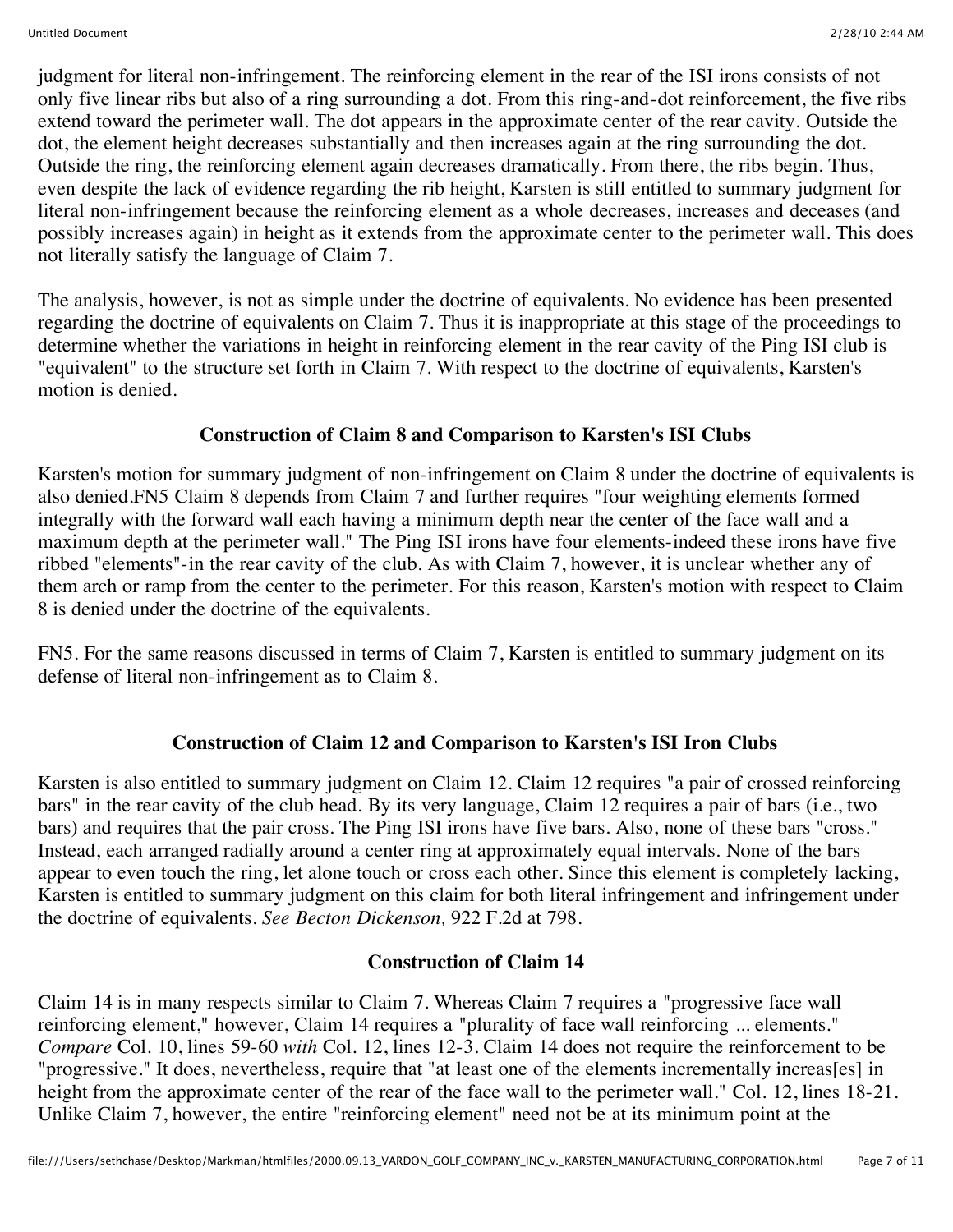approximate center of the club. And, the entire element need not increase as it moves towards the perimeter wall. Put another way, a golf club described by Claim 14 could have several flat reinforcing elements only one of which "arched" or ramped from a low point near the center toward a high point integral with the perimeter wall.

## **Comparison of Karsten's ISI Iron Clubs to Claim 14**

Karsten is not entitled to summary judgment for non-infringement with respect to Claim 14. Although Claim 14 only requires one element to increase incrementally in height relative to the cavity-bottom wall as it moves from the approximate center to the perimeter wall, as noted above with respect to Claim 7, Karsten has not provided sufficient evidence with respect to the height of any of the ribs. Without such evidence, it is impossible to tell whether any one of the reinforcing ribs "incrementally increas[es] in height from the approximate center of the rear of the face wall to the perimeter wall." Since Karsten has not properly supported its motion for summary judgment, it is denied. FN6

FN6. Karsten is not entitled to summary judgment on Claim 15 for the same reasons articulated with respect to Claim 8. *See infra.*

# **Validity of** the '021 Patent

Karsten is not entitled to summary judgment on its invalidity defense. Under the patent statutes, a patent enjoys a presumption of validity, *see* 35 U.S.C. s. 282, which can be overcome only through clear and convincing evidence. *See, e.g.,* United States Surgical Corp. v. Ethicon, Inc., 103 F.3d 1554, 1563, 41 USPQ2d 1225, 1232 (Fed.Cir.1997). "When evaluating a motion for summary judgment, the court views the record evidence through the prism of the evidentiary standard of proof that would pertain at a trial on the merits." Eli Lilly & Co. v. Bar Labs., Inc., Nos. 99-1262, 99-1303, 99-1263, 99-1264, 2000 WL 1114915, at \*4 (Fed.Cir. Aug. 9, 2000) (citing Anderson v. Liberty Lobby, Inc., 477 U.S. 242, 252-53 (1986)).

The pictures of prior art upon which Karsten relies, however, do not convincingly demonstrate that the '021 Patent is invalid. Karsten trods out and relies on photocopies of two clubs-Shear-Line and Pro/Tour Spectrum ("Spectrum") irons. Nowhere in its motion for summary judgment on its invalidity defense, however, does Karsten explain the specifications of these clubs. Of particular importance for both Claim 7 and Claim 14 is the "ramping" or "arching" character of reinforcing elements in the rear cavity of the clubs. Karsten, however, does not provide (other than by visual inspection of the photocopies) any means for determining whether the reinforcing elements (assuming the Shear-Line and Spectrum elements do reinforce the club face) increase in height relative to the cavity bottom wall as the element moves from the approximate center to the perimeter wall. Karsten's motion for summary judgment on its defense of invalidity is therefore denied.

# **Part II** U.S. Patent No. 5,301,941

The primary focus regarding the "1 patent are several limitations found in Claim 12. Those three limitations are discussed below and their construction and application to the golf clubs at issue resolve Karsten's motion for summary judgment. Although Claim 15 does not depend on Claim 12, it has the second and third limitations discussed below related to Claim 12. Since the absence of a single element from the Ping TiSI club disposes of Karsten's motion, the Court does not construe or rely upon each and every element raised and discussed in the parties' brief. *See, e.g.,* Wolverine World Wide, Inc. v. Nike, Inc., 38 F.3d 1192, 1199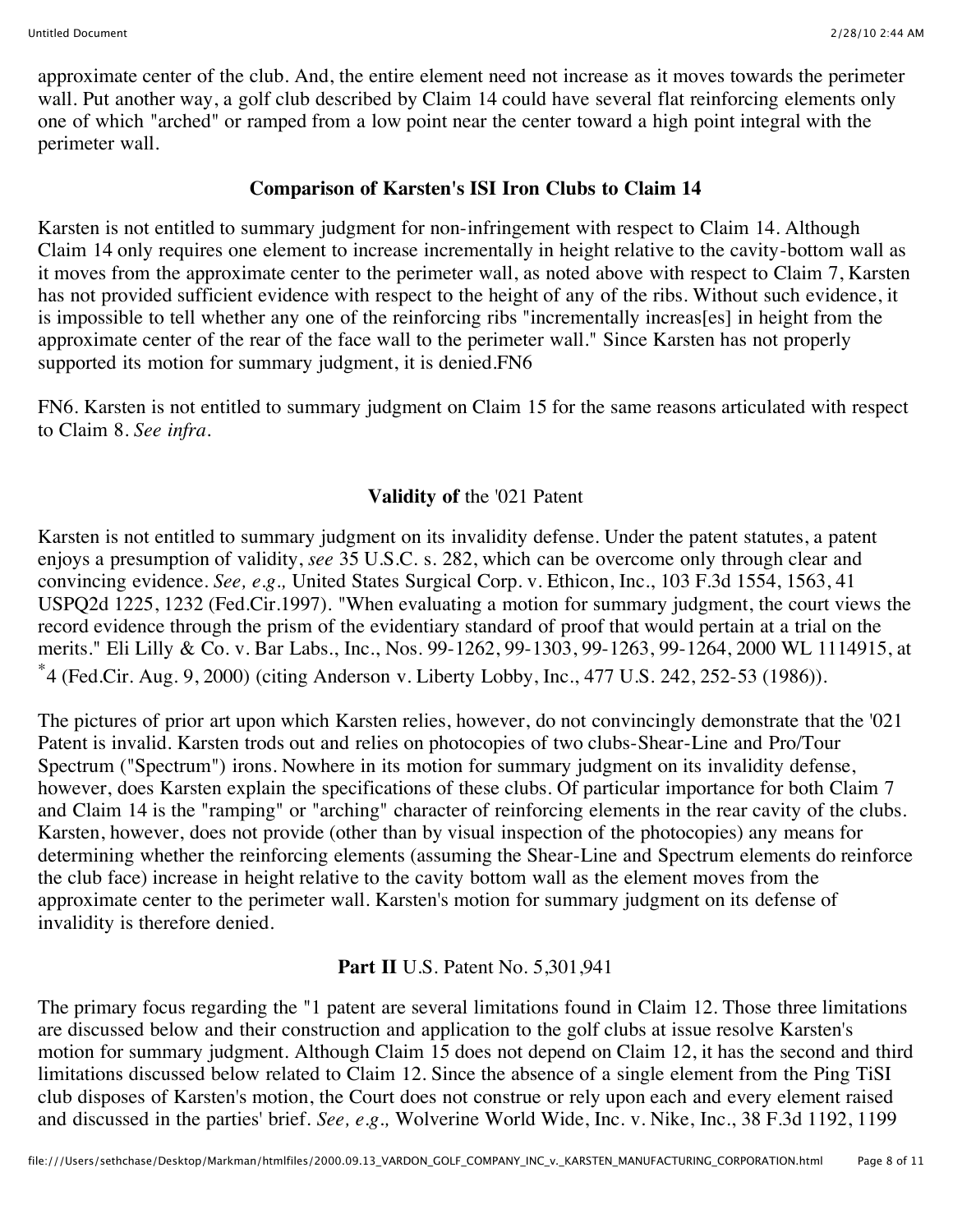(Fed.Cir.1994) (the absence of a single claim limitation is dispositive on the question of non-infringement). For simplicity's sake, the Court refers to these limitations as "Claim 12" limitations.

Contrary to Karsten's argument, the golf clubs described in Claim 12 require only one wall. Claim 12 first requires that the golf clubs have "a high impact forward wall ... having a ball impacting face *wall* with a plurality of generally parallel grooves." Col. 11, lines 14-18 (emphasis added). The context of this claim specifically and of the patent as a whole suggests that the "high impact forward wall" simply has a face, not a "face wall," with many, roughly-parallel grooves on that face. The phrase "face wall" is not used in these other claims as a shorthand for the composite plastic covering wall. Instead, in these other claims, "face wall" generically refers to the ball striking surface, regardless of whether it is metal or plastic.FN7

FN7. Another way of looking at it is that the word "wall" is used to mean two different things. First for example, by wall it means an entire structure that divides two rooms. Second, by wall it means the surface of that structure viewed from inside either of these rooms. In any case, it could not require two of the first types of walls.

Read any other way, the claim would require a "wall ... having a ... wall." This construction does not make sense and will not be adopted, *see* Baxter Int'l Inc. v. Mcgaw, Inc., No. 95 C 2723, 1996 WL 66139,\*7 (N.D.Ill. Feb. 12, 1996) (rejecting claim construction that made "no sense"), despite Karsten's reliance on the examiner's reasons for allowance in support of its argument that this language requires two walls. The examiner's reasons, which purport to relate to Claims 1-14 and mention two separate walls, only state that these claims were allowed over the prior art "in part" because of the two-wall system. The two-wall system does not purport, by the examiner's own words, to be the only reason for allowance. Comparing Claims 1 and 12 also illustrates that the latter claim only requires one wall. By contrast to claim 12, Claim 1 requires two distinct walls-one metal and one plastic wall-so that the thickness of the metal wall can be reduced without it caving in when the golfer, swinging the club head upwards of 100 mph, hits the golf ball. In a Claim 1 golf club, a face-reinforcing matrix juts forward from the forward wall and second plastic wall provides a smooth covering surface to the matrix of supporting bars. Unlike Claim 1 and other claims in the "1 patent that describe in detail two "walls," *see, e.g.,* Col. 9, lines 21-25, Claim 12 never mentions a separately molded, plastic covering wall. Claim 12 also does not require a reinforcing matrix of bars jutting out from the forward wall. Instead, as noted in more detail below, it simply requires a forward wall with "substantially uniform thickness." Col. 11, lines 20-21. In short, Claim 12 requires one, not two

The second claim limitation upon which the parties focus is that the forward wall must have a "substantially uniform thickness inside the perimeter wall." Interpretation of this claim phrase turns on the meaning of the modifying term "substantially." The term "substantially" does not mean "essentially" or "exactly" but is a relative term which the Court interprets in context. *See, e.g.,* John Blue Co. v. Dempster Mill Mfg., Co., 172 F.Supp. 23, 27 (D.Neb.1958). In the context of machine-tooled metal, "where tolerances are measured in by a micrometer, " 'substantially uniform thickness' ... would call for differentials of no more than perhaps 0.001 [inches]. But in dealing with (say) the topography of mountain ranges, 'substantially uniform' height ... could permit differences of hundreds of feet or more." *O'Hara Mfg. Ltd. v. Eli Lilly,* No. 85 C 3979, 1986 U.S. Dist. Lexis 22546, at \*40 n. 8 (N.D.Ill. July 18, 1986). In the production of ice cream, by further contrast, a claim term requiring production temperatures "substantially" in a certain range is still satisfied by temperatures falling a degree or two outside of that range. *See Dippin' Dots v. Mosey,* No. 3:96-CV-1969- X, 1997 U.S. Dist. Lexis 20896, at \*13-4 (N.D.Tex. Mar. 31, 1997). Implicit in these contrasting examples

walls.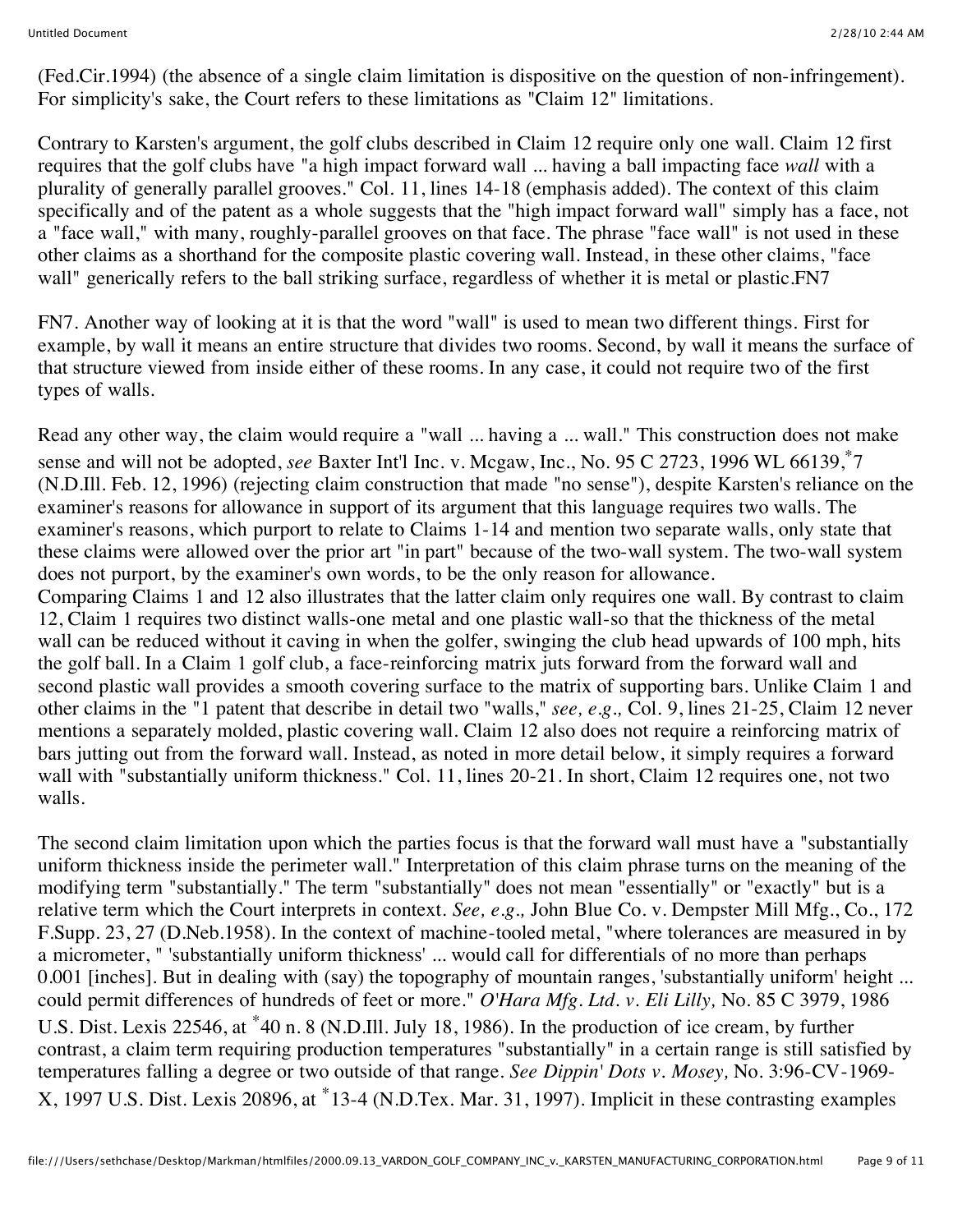is the principle that the function of the thing at issue is an important consideration in defining this term. *See* John Blue Co., 172 F.Supp. at 27. Thus, "a thing is substantially the same as another if it performs the substantially the same function in substantially the same way to obtain the same result." *Id.*

The context of the term "substantially" in this case is investment cast metal. It is undisputed on the summary judgment record, that the standard tolerance for investment casting is (plus-or-minus sign)0.005 inches or (plus-or-minus sign)0.5%.FN8 Also instructive (present in Claim 12 but absent from Claim 15) is the phrase immediately following the claim phrase "substantially uniform thickness." In Claim 12, the subsequent phrase explains that the purpose of the uniform wall is to "reduce club head weight." Col. 11, lines 21-2. Reduced club head weight allows larger a club face and increases the radius of gyration, which are both focuses of the "1 Patent. This purpose supports the conclusion that substantially uniform in this context allows thickness deviations at or near the standard commercial tolerance.

FN8. Vardon points out that the wall of "substantially uniform thickness" also has "a plurality of generally parallel grooves." The Court reads these two terms to co-exist in Vardon's claims and thus interprets substantial uniformity without regard to the groove depth.

Although this construction of "substantially uniform thickness" excludes *some* of the preferred embodiments from claims that contain this limitation, it does not exclude these embodiments from every claim in the "1 patent. In fact, the claims that specifically discuss the reinforcing matrix covered by a plastic face wall do not contain the "substantially uniform thickness" limitation. *See, e.g.,* Claim 1, Col. 9, lines 12-25. Thus, despite some of the drawings, exceptionally wide variances in wall thickness cannot be encompassed within this limitation. Such an interpretation would impermissibly allow a drawing to contradict the plain language of the claim and render the phrase nonsensical. *See, e.g., Raleigh v. Tandy Corp.,* No C-95-2332-MHP, 1997 U.S. Dist. Lexis 22130,\*20 (N.D.Cal. Jan. 9, 1997) ("the specification may help define the terms of the claims, but the claim language is not to be contradicted by the drawings or the description of the preferred embodiments").

## **Comparison of the Ping TiSI Club to Claim 12 of the "1 Patent"**

Karsten does not contest the fact that each of the clubs in question has "a ball impacting face wall with a plurality of generally parallel grooves." Instead, it argues that Claim 12 requires two walls. Since, as noted above, the first limitation in Claim 12 does not require two separate walls, this aspect of Claim 12 is satisfied.

The Ping TiSI club, however, does not literally infringe the second (substantially-uniform-thickness) limitation for the ball-striking wall. The Ping TiSI club varies in thickness between 0 .1087 inches and 0.0932 inches-the latter thickness being slightly more than 94% the thickness of the former. This variation does not meet the literal requirement of substantial uniformity. Since this limitation is completely absent, there can be no literal infringement, *see, e.g.* Bayer AG v. Elan Pharmaceutical Research Corp., No 99- 1365, 2000 WL 572705,\*5 (Fed.Cir. May 12, 2000). and there can also be no infringement under the doctrine of equivalents, *see, e.g.,* Laitram Corp., 939 F.2d at 1535. Because the Court concludes that this aspect of Claims 12 and 15 is completely absent from the Ping TiSI golf clubs, the other claim phrases addressed by the parties are not decided here. Karsten's motion for summary judgment on claims 12 and 15 is granted.